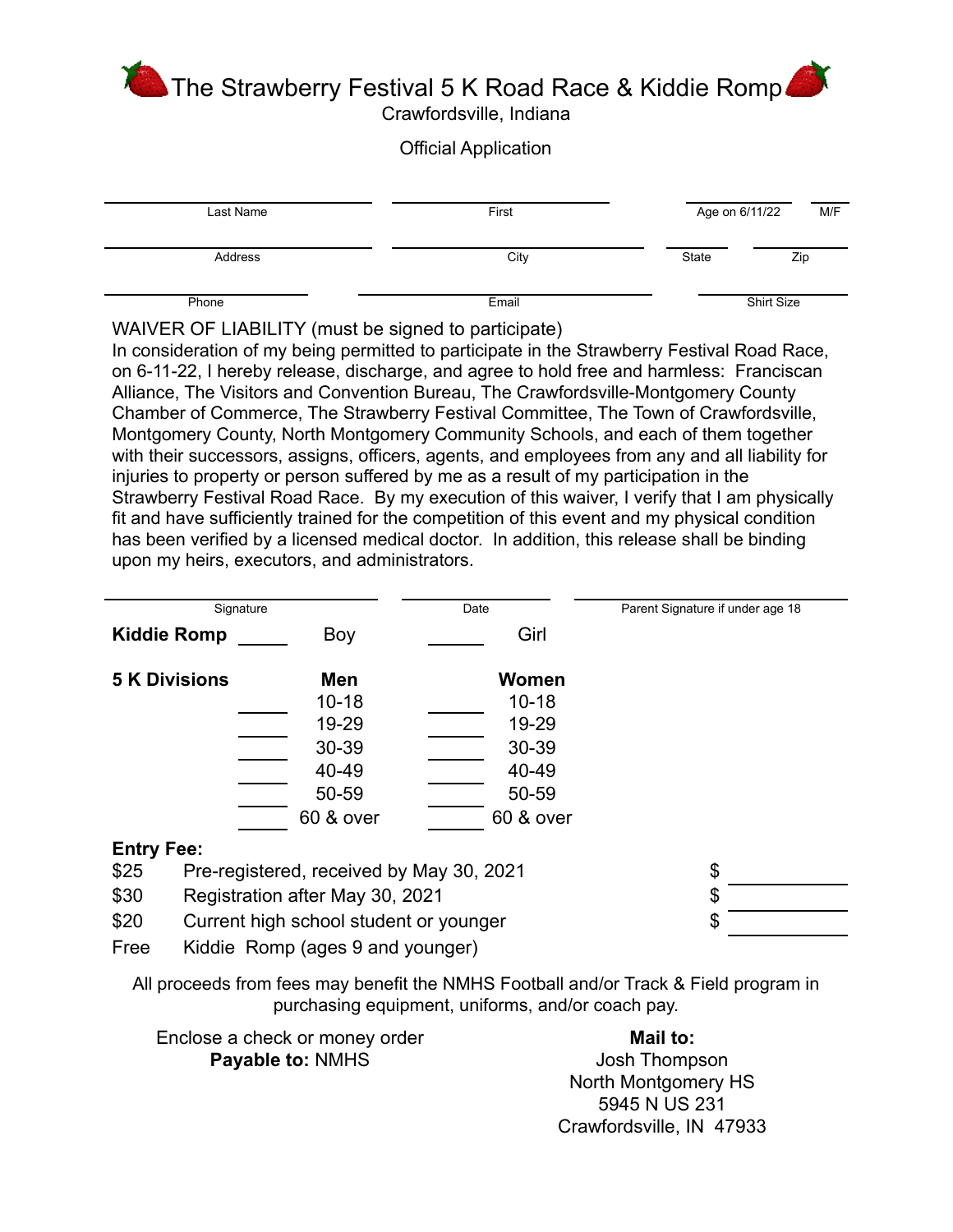**Eligibility:** Any male/female runner in good physical condition is eligible. The race director, with cause, has the option to reject any entry and to close registration.

**Entry Fee:** \$25 if pre-registration is received by May 30, 2022, \$20 if you are a current high school student or younger, and \$30 if received after May 30, 2022. Make checks or money orders payable to NMHS.

**Deadline:** Pre-race registration application should be postmarked no later than May 30, 2022.

**Course:** Please see the map on the third page.

**Check-In:** Pre-race check-in will be from 6:30 am until 7:30 am Saturday, June 11, 2022 at the race headquarters in front of the City Hall, located at the intersection of North Water Street and East Pike Street.

**Identification:** Your competitive bib ticket with identification tag should be securely pinned on the front of your racing singlet/shirt. If any identification is incorrect please return to the pre-registration area immediately for data correction.

**Results:** Results will be compiled as quickly as possible following the race.

**Assembly for Start:** Please start to assemble for the start of the race at 7:50 am. We will start the race at 8:00 am.

**Awards:** Overall male and female top three finishers will receive \$100, \$60, and \$35 award respectively. Each division first place finisher will receive a \$10 award. All prizes will be handed out at the completion of the event. Souvenir t-shirts will be given to all *pre-registered* competitors. You must be present to receive the award.

**Aid:** Water will be available at the registration/finish areas. EMT and ambulance service will be available before, during and after the race.

**General Information:** Restroom facilities will be available in the City Hall basement and on the Lane Place grounds near the registration and awards area. Moderate control of traffic will be present during the race by Crawfordsville and Montgomery County Officers.

**Important Information:** The Strawberry Festival reserves the right to cancel the Strawberry Festival Road Race to a non-scored run in case of inclement weather (thunderstorms accompanied by lightning) or any other conditions which can affect the safety and health of the participants.

**Kiddie Romp:** During or following tabulation of the 5 K results, we will conduct a 1K kiddy romp for children ages 9 and under.